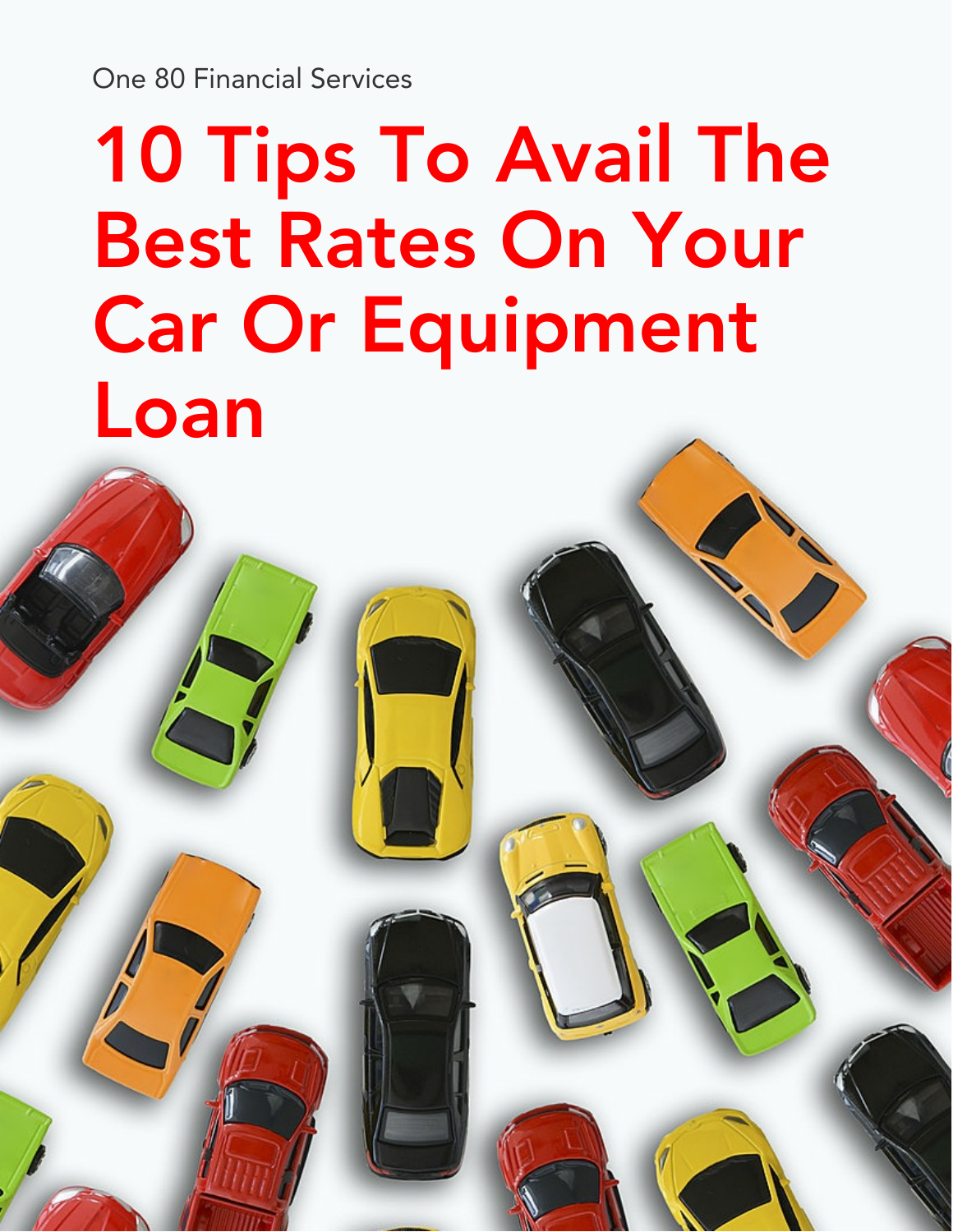## Table of Contents

- 1. [Introduction](#page-2-0)
- 2. Why the [variation](#page-3-0) in car loan interest rates?
- 3. Tips on [securing](#page-5-0) the best interest rates:
- 4. [Defining](#page-6-0) your budget
- 5. [Maintaining](#page-7-0) a good credit file
- 6. Buying a new vs used car. Which is a better [option?](#page-8-0)
- 7. Having [excellent](#page-9-0) net worth. How does that help?
- 8. Type of loan: [short-term](#page-10-0) vs long term
- 9. Should you go for a [pre-approval?](#page-11-0)
- 10. [Car/equipment](#page-12-0) dealer vs financial broker who should you approach?
- 11. Avoiding repeated loan applications [immediately](#page-13-0) after rejection
- 12. Are your interest rates [negotiable?](#page-14-0)
- 13. Shop around a bit and check for [various](#page-15-0) rates plus offers
- 14. The [bottom](#page-16-0) line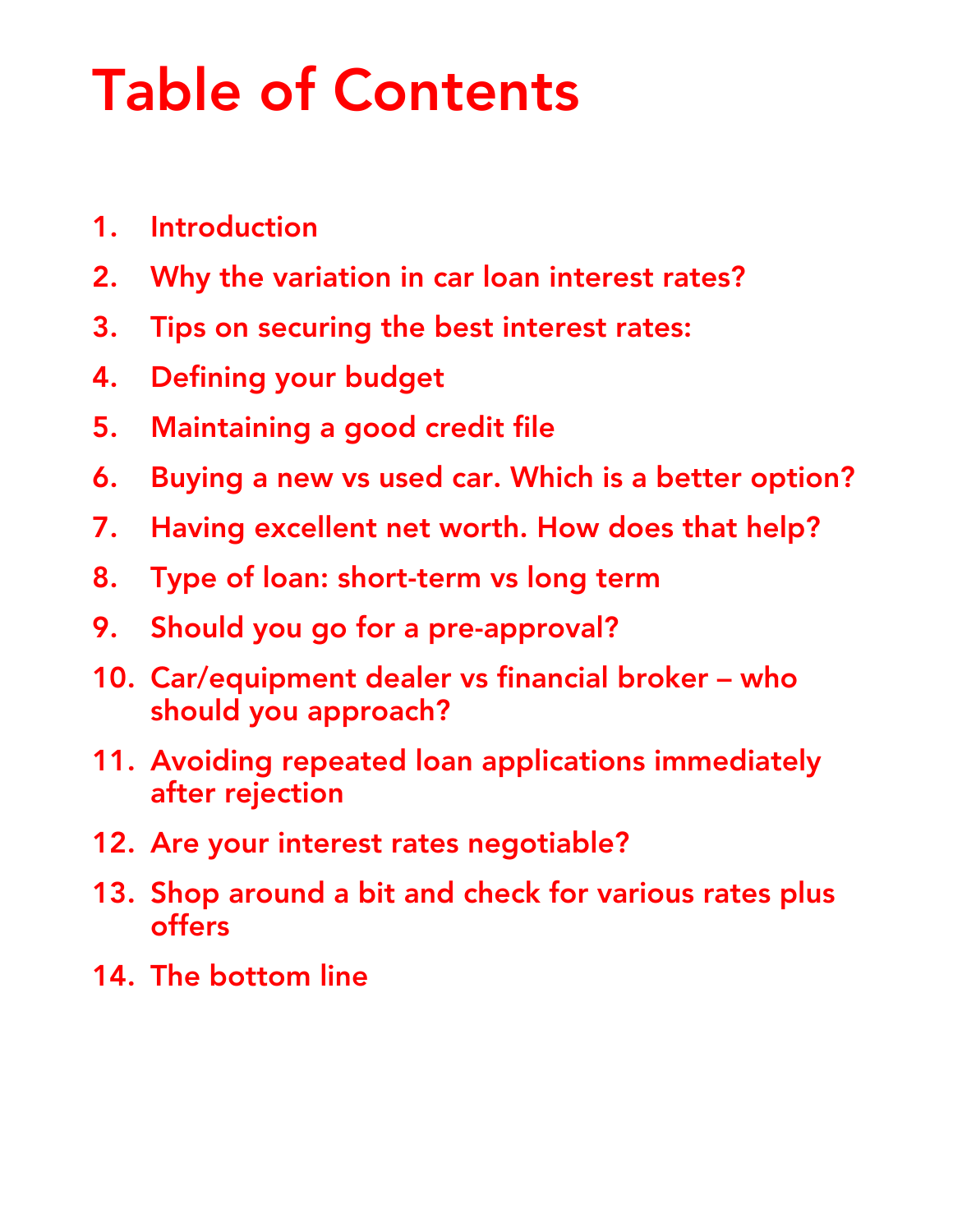# <span id="page-2-0"></span>Introduction

With an unlimited range of new vehicle launches and so many financing options, getting home a new car has become much more straightforward. However, while buyers spend most of their time researching on the lowest prices for their cars, they often miss out negotiating on the right loan deals. Keeping your finances in check is essential before approaching a car or equipment dealer, or else you may end up paying a high interest rate. Your focus should be on balancing your total loan cost against the equated monthly repayment amount.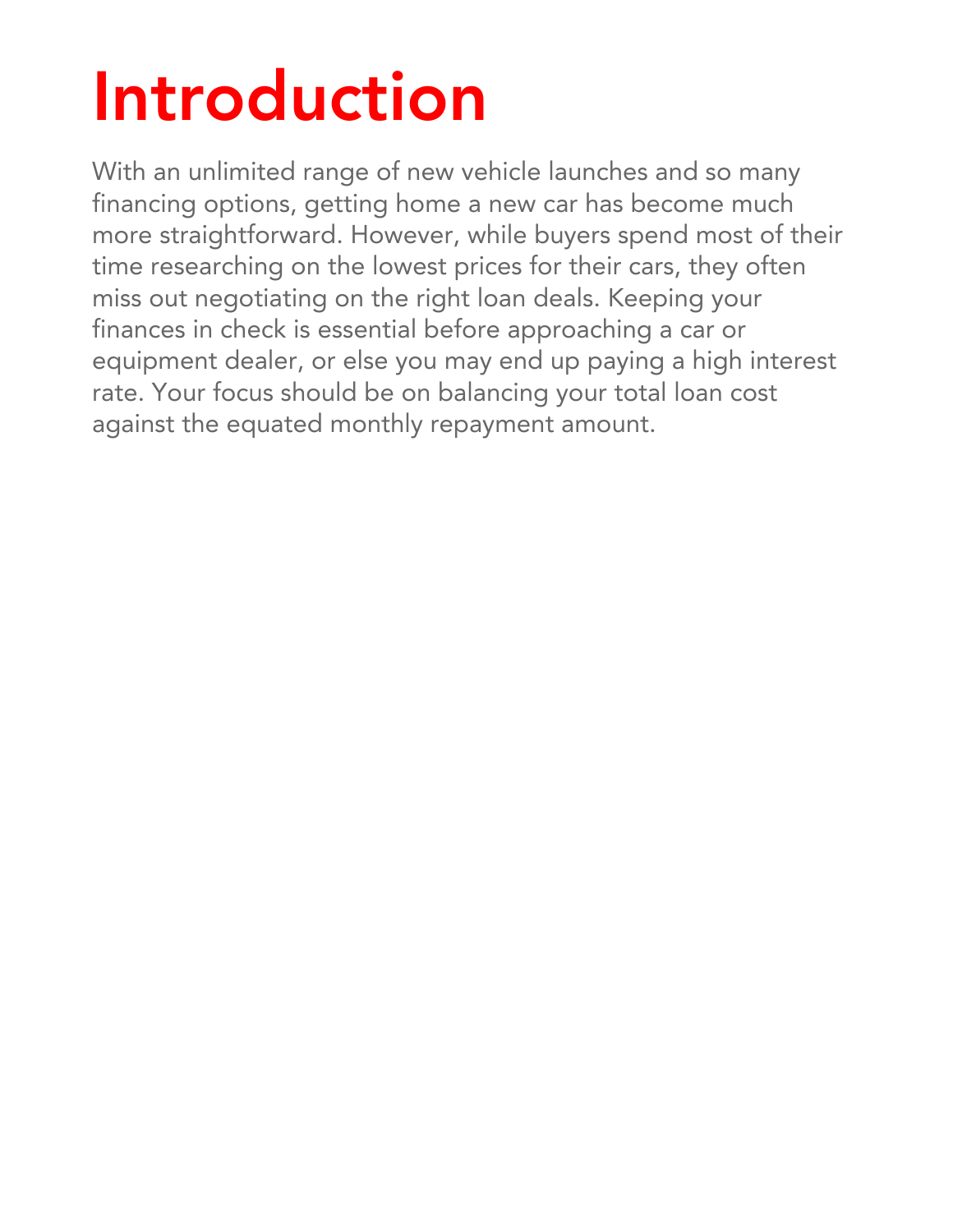### <span id="page-3-0"></span>Why the variation in car loan interest rates?



The current market is packed with lenders offering different rates. Variations in interest rates may be due to several factors such as economic conditions, internal policies, types of assets being financed, and scoring of potential clients. It can be a minefield trying to navigate your way through all these to get the end result you want, which is a suitable interest rate.

In this e-book, we shall concentrate on how to secure the best loan deal when investing in your dream machine. So here we go.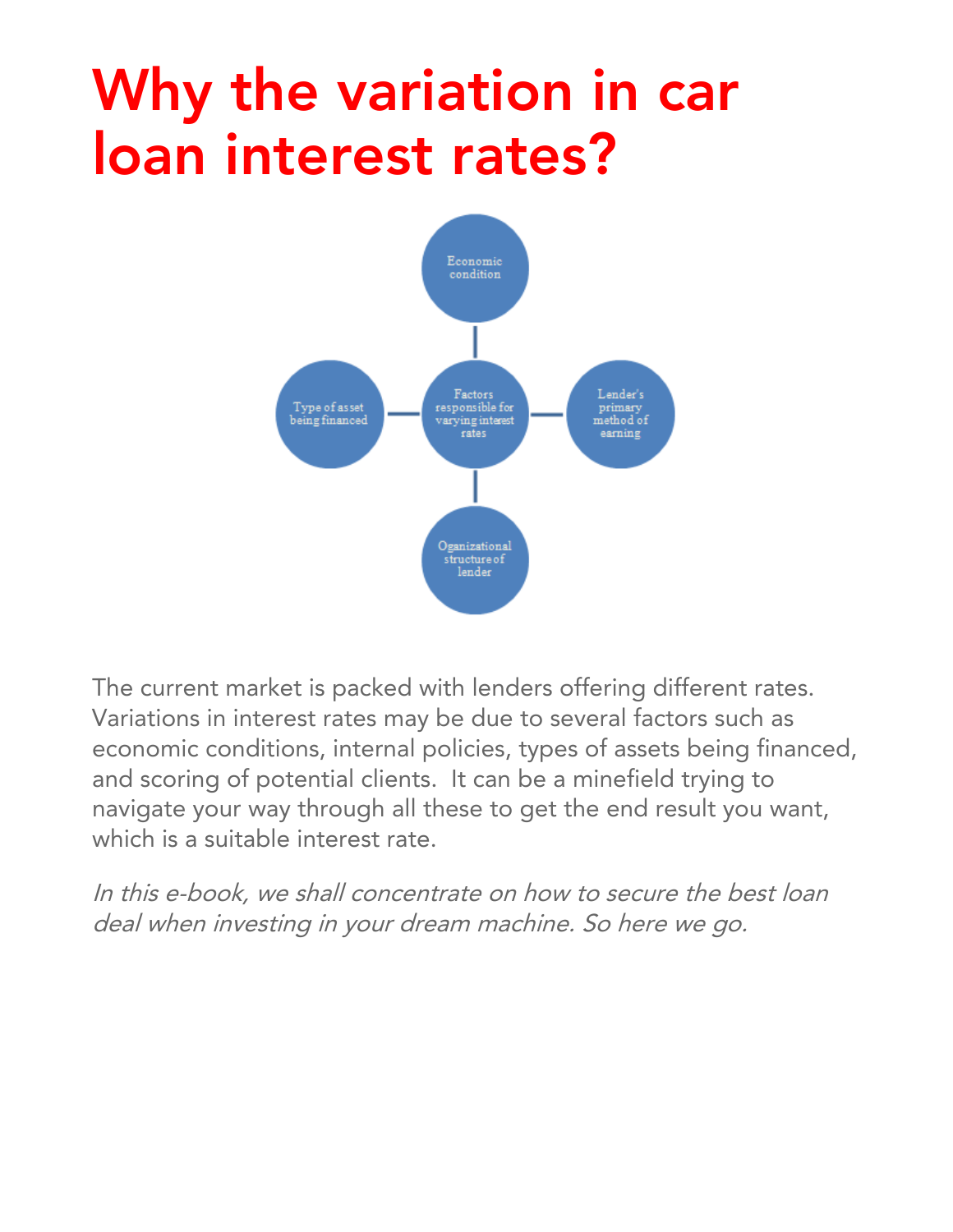| Loan amount<br>(AUD) | Down payment<br>(AUD) | Interest rate<br>$(\%)$ | Loan term | Monthly<br>repayment<br>(AUD) |
|----------------------|-----------------------|-------------------------|-----------|-------------------------------|
| 15,000               | 5,000                 | 6.5                     | 3 years   | 411                           |
| 17,000               | 3,000                 | 6.5                     | 3 years   | 534                           |

Apart from this, there are also other considerations you need to take into account such as goods and services tax (GST), registration fees, and insurance premiums.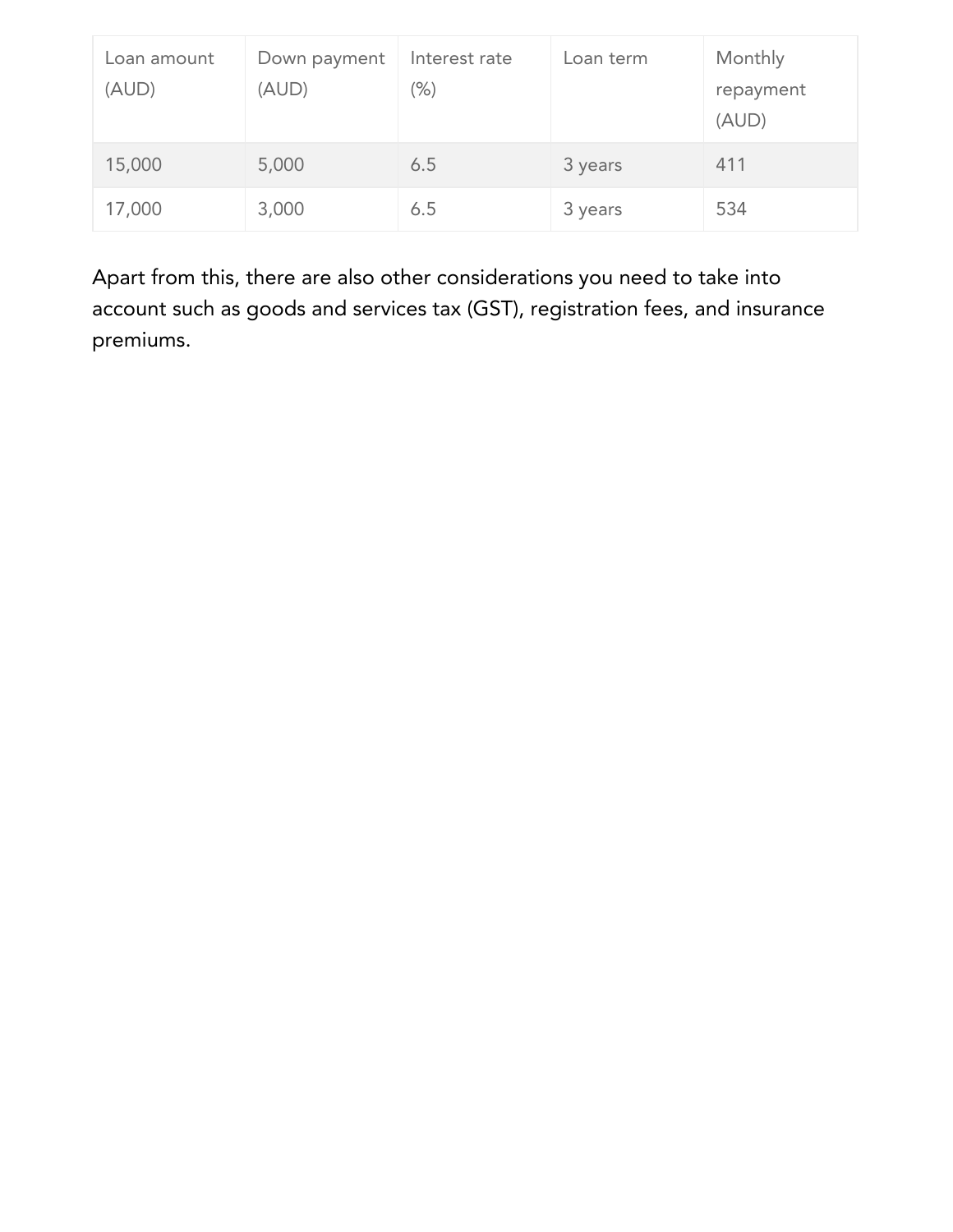#### <span id="page-5-0"></span>Tips on securing the best interest rates: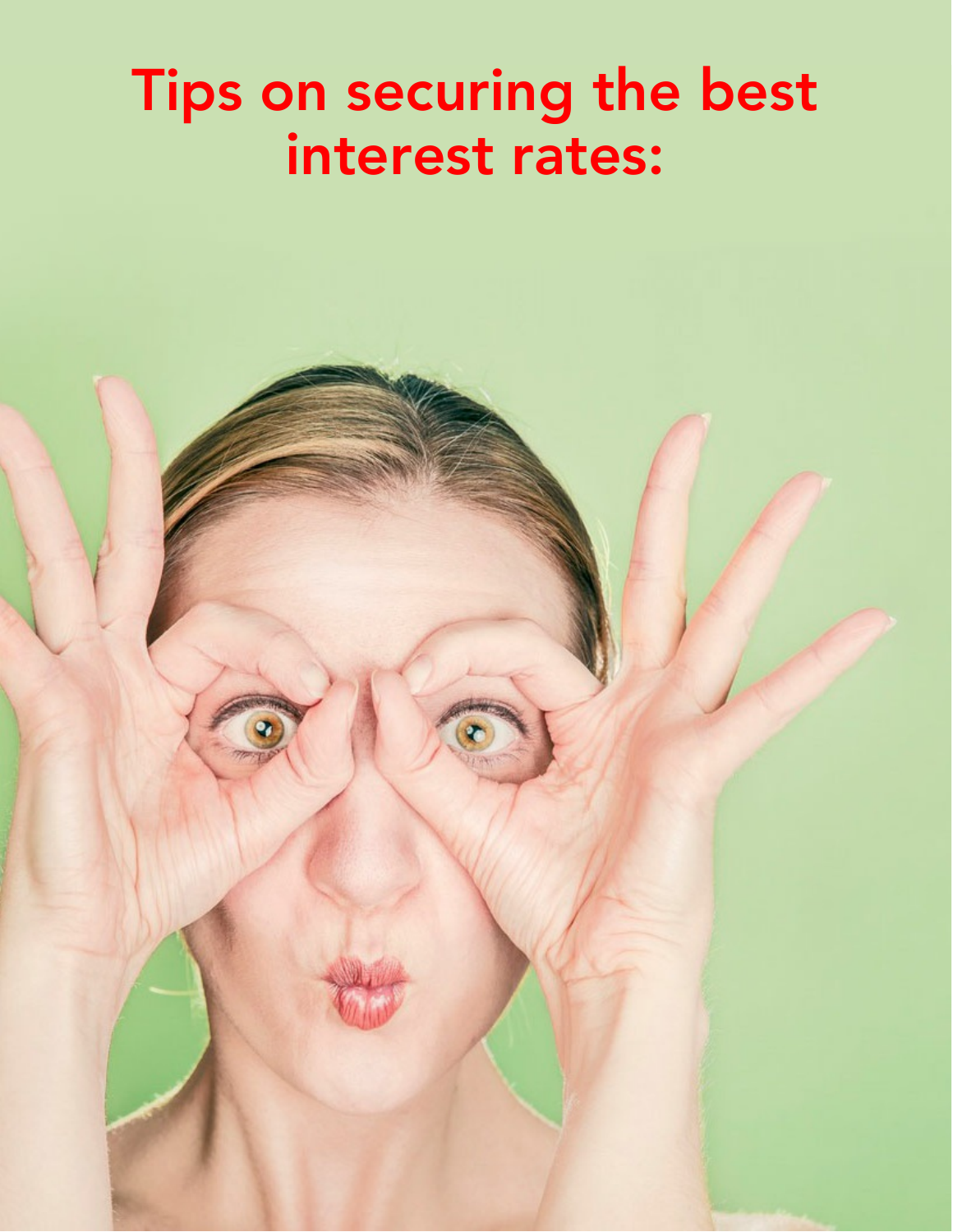# <span id="page-6-0"></span>Defining your budget

Your total budget shall involve two aspects – down payment (upfront amount you can pay through cash or trade-in) and monthly repayment (minimum amount you can afford every month). Therefore, go through your income and overall expenses in order to arrive at the correct figures you can spend comfortably on your car loan. Although you might get auto loans with very low down payment options (up to 5%), it shall increase your borrowed amount, thereby increasing your total loan cost. Hence we recommend to pay off as much as you can afford (up to 20%), so that your total rate of interest is lowered overall.

Here is an example on how your down payment affects your monthly repayment amount:

| Loan amount (AUD) wn | payment<br>(AUD) | Interest rate<br>(% ) | Loan term | <b>Monthly</b><br>repayment<br>(AUD) |
|----------------------|------------------|-----------------------|-----------|--------------------------------------|
| 15,000               | 5,000            | 6.5                   | 3 years   | 411                                  |
|                      |                  |                       |           |                                      |
| 17,000               | 3,000            | 6.5                   | 3 years   | 534                                  |

Apart from this, there are also other considerations you need to take into account such as goods and service tax (GST), registration fees, and insurance premiums.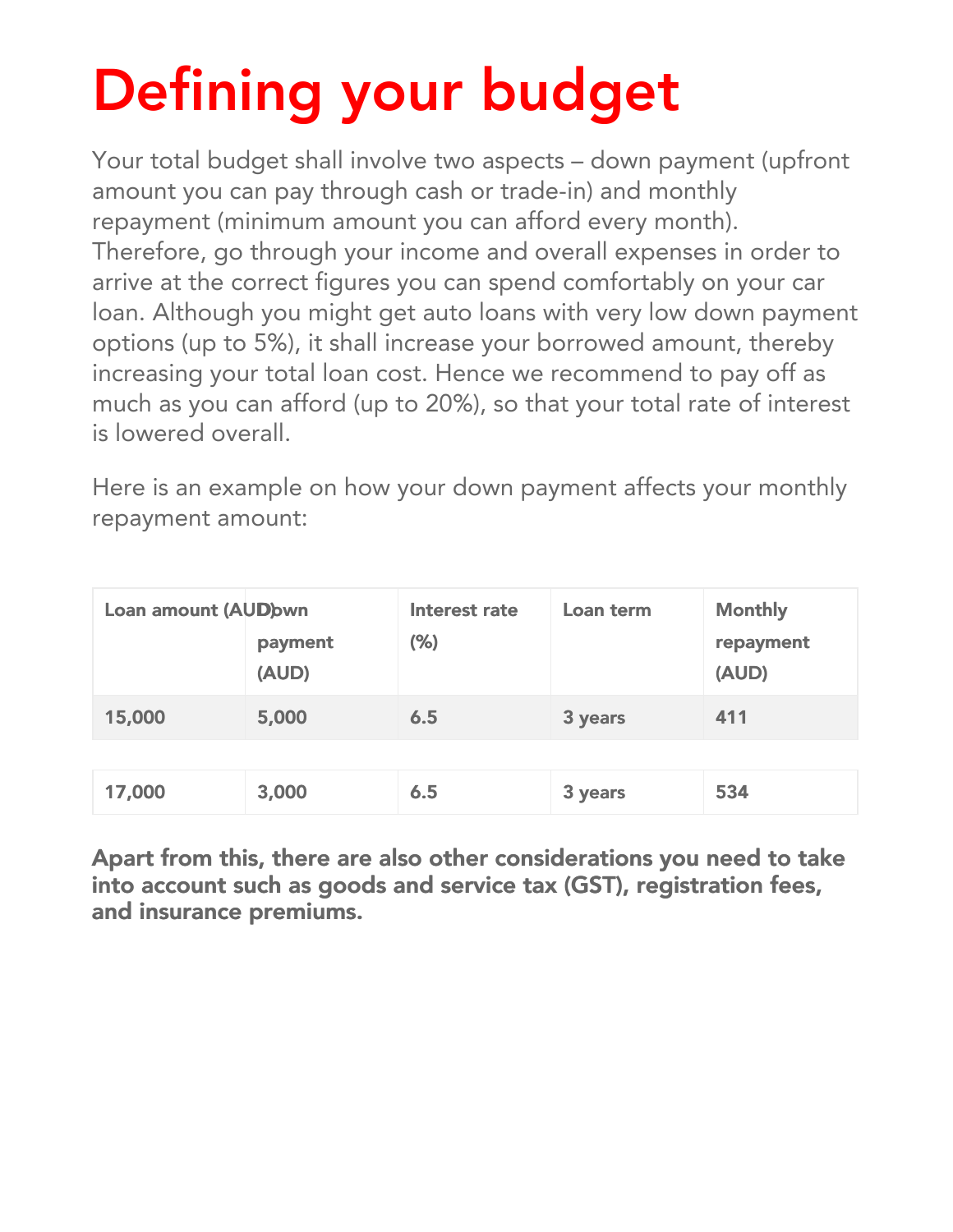#### <span id="page-7-0"></span>Maintaining a good credit file



Yes, this is important. Your credit record shall determine your interest rates or if you will get a loan at all. A clean credit file ensures that lenders do not charge you an exceptionally high rate, A good credit score can be achieved by paying bills on time, updating current address (so that unpaid bills can be delivered without you missing out on them), and avoiding a defaulter status. A default stays in your records for five years, even after you have paid the amount.

Therefore, being proactive and regularly checking your credit history is paramount in reducing your car or equipment loan interest rate.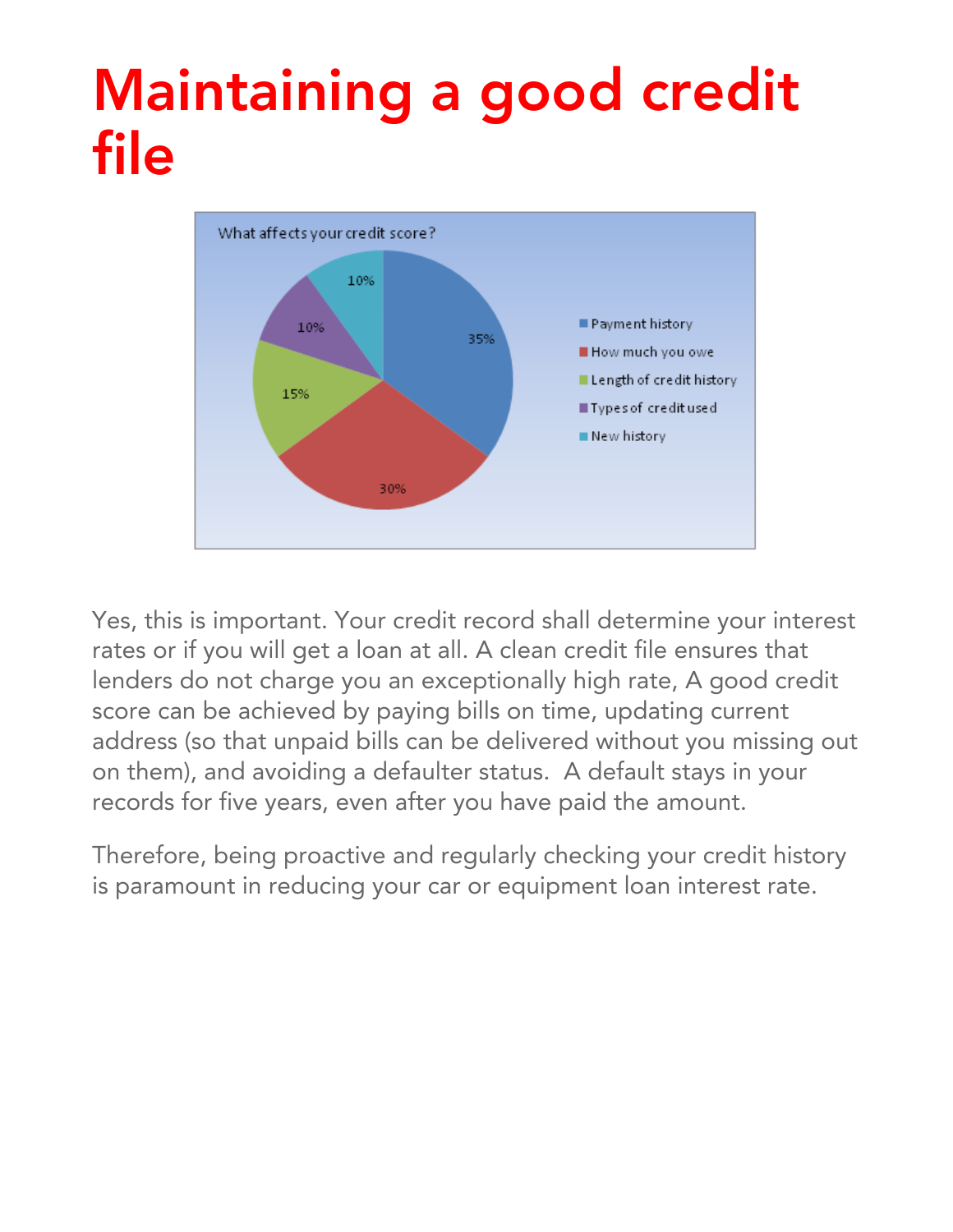#### <span id="page-8-0"></span>Buying a new vs used car. Which is a better option?

Lenders are always drawn toward offering better rates when you buy a new asset; they believe that you will own the asset longer. Some dealers might offer rates as low as 0.0% for brand new purchases. Although these rates seem tempting, most of them are built into the new car price and hence you end up paying for it.

Now, if you have decided to buy a used car, then don't consider any model older that four years. In such a scenario, lenders usually hike the rate by at least 0.5%.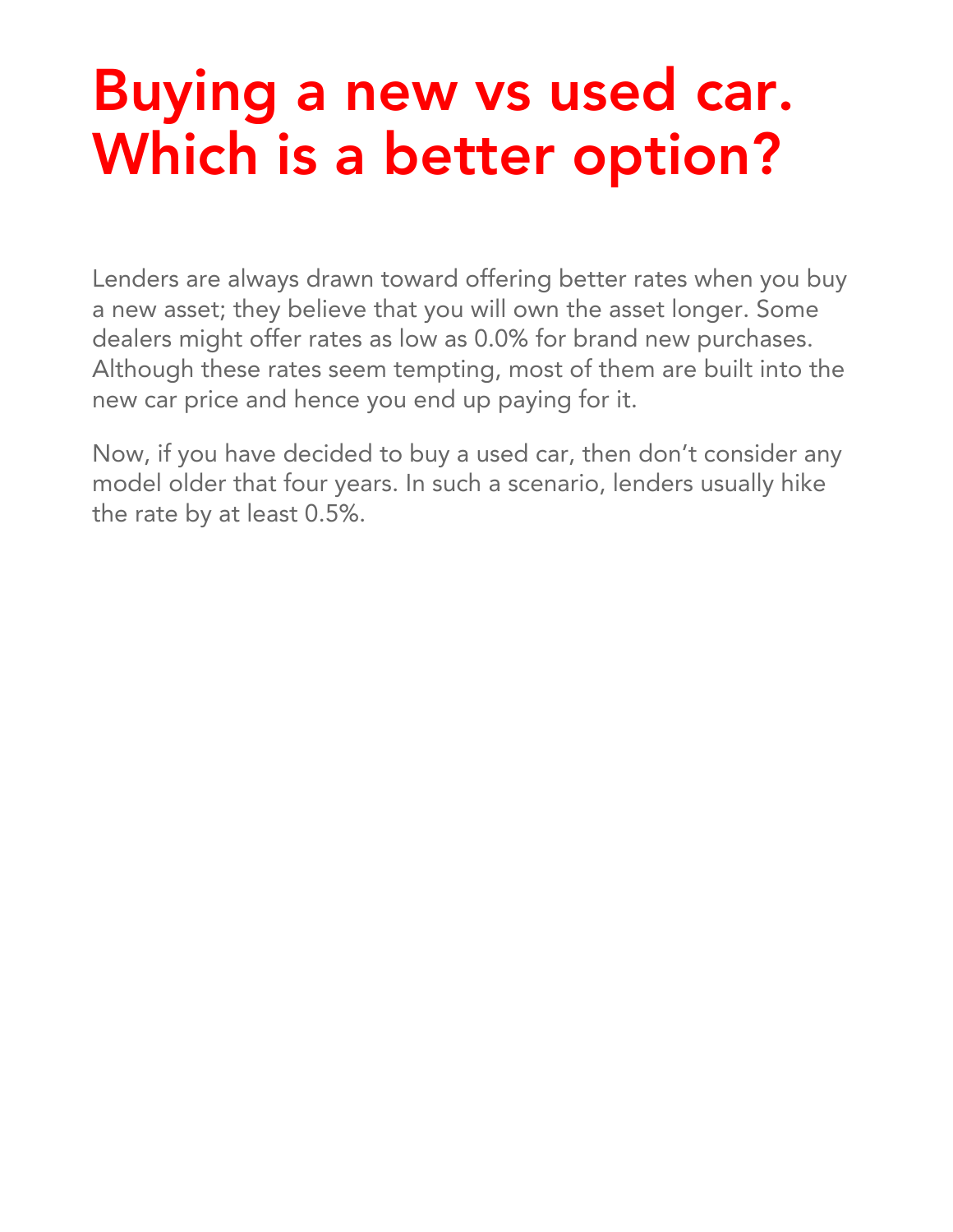### <span id="page-9-0"></span>Having excellent net worth. How does that help?

Now if you own a home or you have an excellent net worth, you have a better chance of getting a good deal. This is because a client with a home or asset – backed with cash savings – is considered more stable. To secure a good rate, keep documentation and proof ready to show your lender. A copy of council rates notice, bank statements for six to 12 months, and share portfolio statements will suffice in such cases.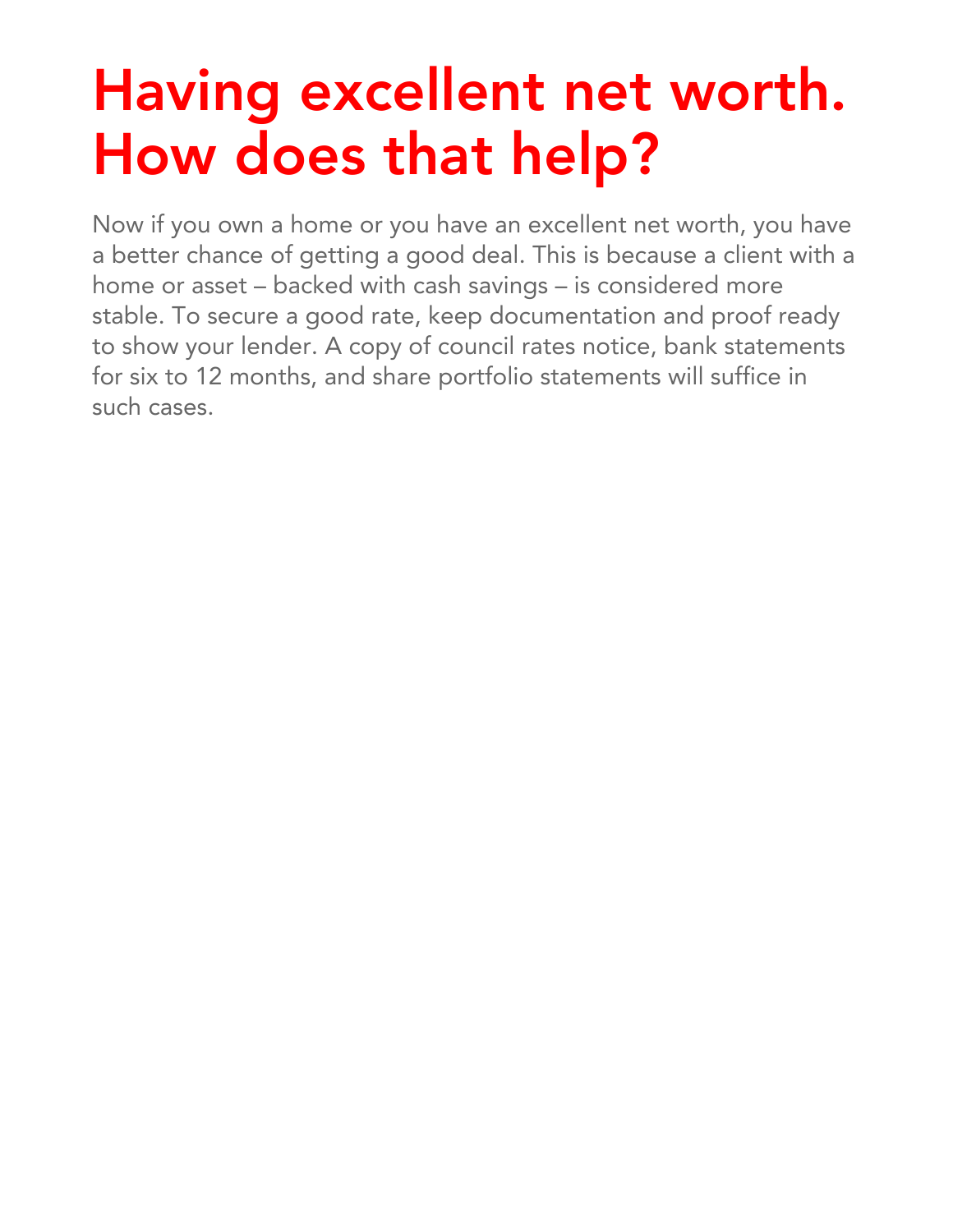## <span id="page-10-0"></span>Type of loan: short-term vs long term

This is yet another aspect that plays a pivotal role in determining your monthly payment as well as the total cost of your financing. While a longer term signifies lower monthly payments, a shorter term results in higher monthly payments, but less money spent in total. Let us illustrate this with the help of an example where we compare a threeyear loan vs a five-year loan:

| Loan term | Loan<br>amount<br>(AUD) | APR (%) | Monthly<br>payment<br>(AUD) | Total<br>interest<br>(AUD) |
|-----------|-------------------------|---------|-----------------------------|----------------------------|
| 3 years   | 15,000                  | 6.5     | 460                         | 1,550                      |
| 5 years   | 15,000                  | 6.5     | 293                         | 2,610                      |

But in a real scenario, long-term loans will often come with a higher interest rate. Here, we have assumed that both the loan durations have the same rate i.e 6.5%. However, you can still see an increase in the total interest by AUD 1,060 (AUD 2,610 - AUD 1550) when you choose a long-term loan option. So, you can guess the difference when we compute the above amounts with actual, varying rates.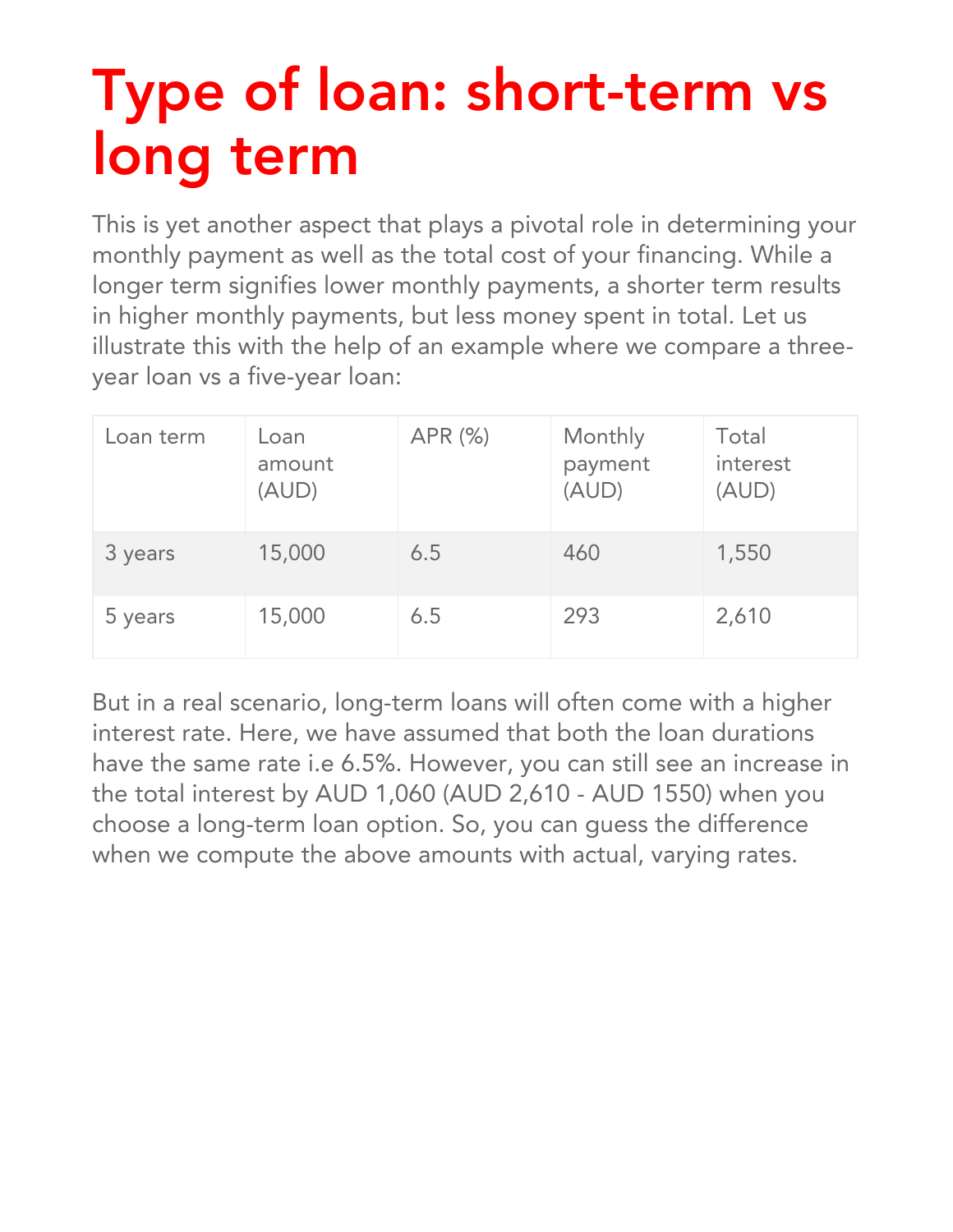## <span id="page-11-0"></span>Should you go for a preapproval?

We do recommend getting a pre-approval prior to visiting the dealer. Not only does this streamline your negotiation process, but also lets you know your maximum spendable amount. You are now converted to a cash buyer who is able to concentrate only on the car's price, bypassing the extensive negotiation for monthly payment options.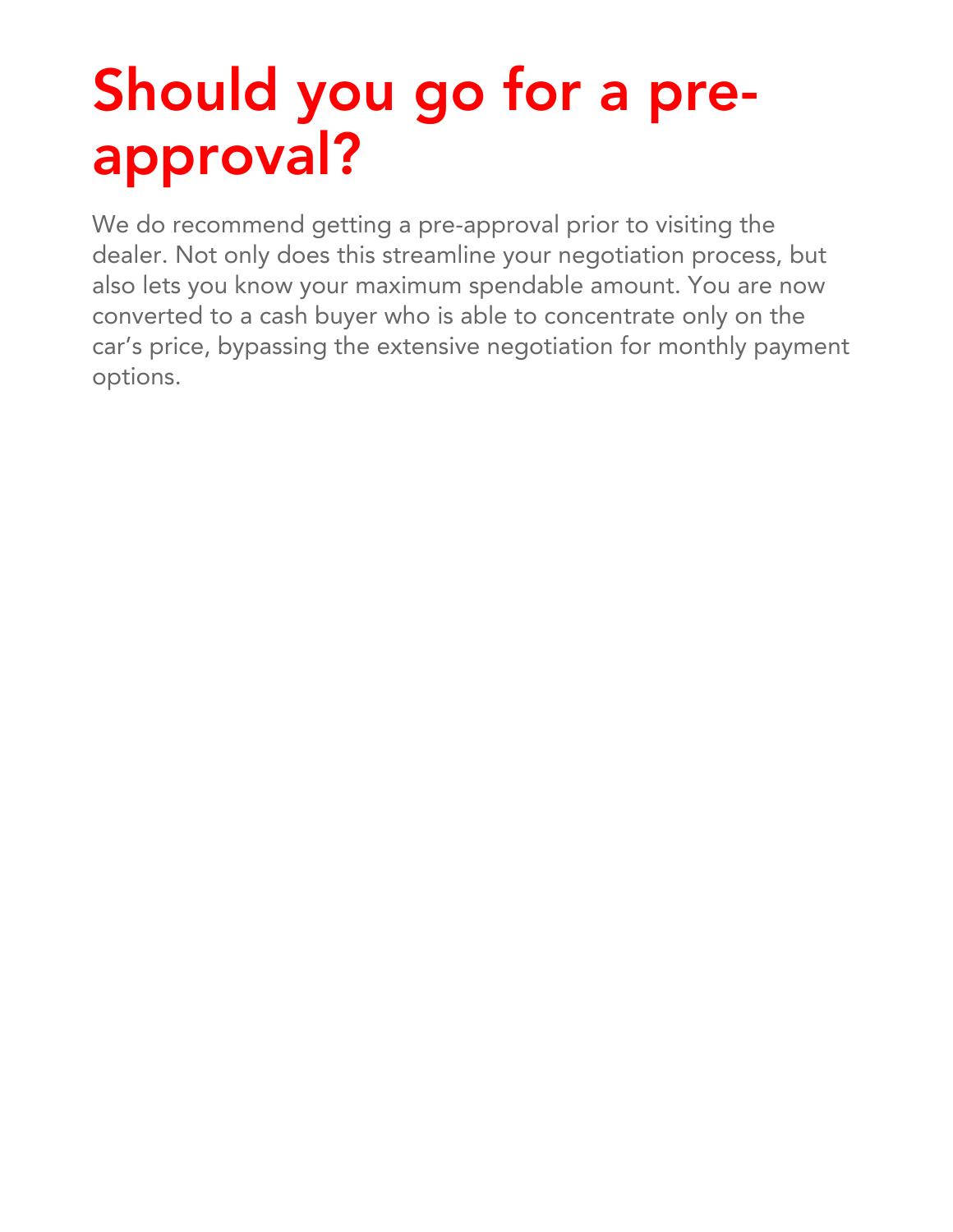### <span id="page-12-0"></span>Car/equipment dealer vs financial broker – who should you approach?

You may think that getting your loan finalised through a car or equipment dealer is hassle-free. Dealers make most of their income by offering finance to fund the purchase of what they sell. Hence their rates are often higher than those offered by a lender or broker. A financial broker will have access to a panel of lenders and banks, giving you a wider base for negotiation. Selecting a larger, established finance broker firm is better since they have greater bargaining power with the lender for better rates, which in turn they pass onto their clients.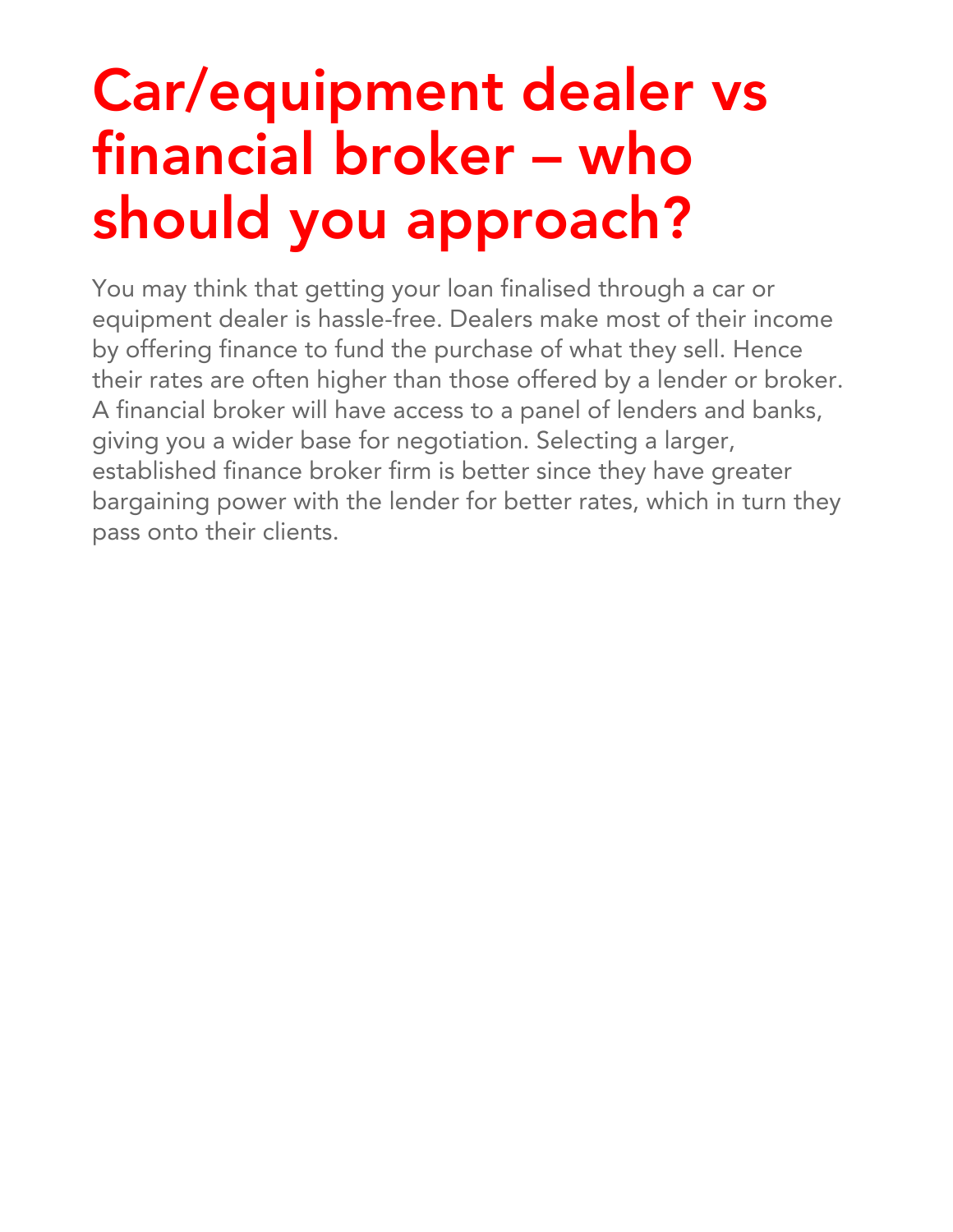### <span id="page-13-0"></span>Avoiding repeated loan applications immediately after rejection



If your loan application is rejected, do not apply immediately for another loan. Repeated loan applications result in lowering your credit score further. This shall hinder your process of availing a primerate loan. Therefore take your time, enquire for the exact reasons of loan rejection, review your credit history, and take necessary measurements to improve your score. Once you are sure that there is a reasonable chance of your loan getting approved, prepare for your next application.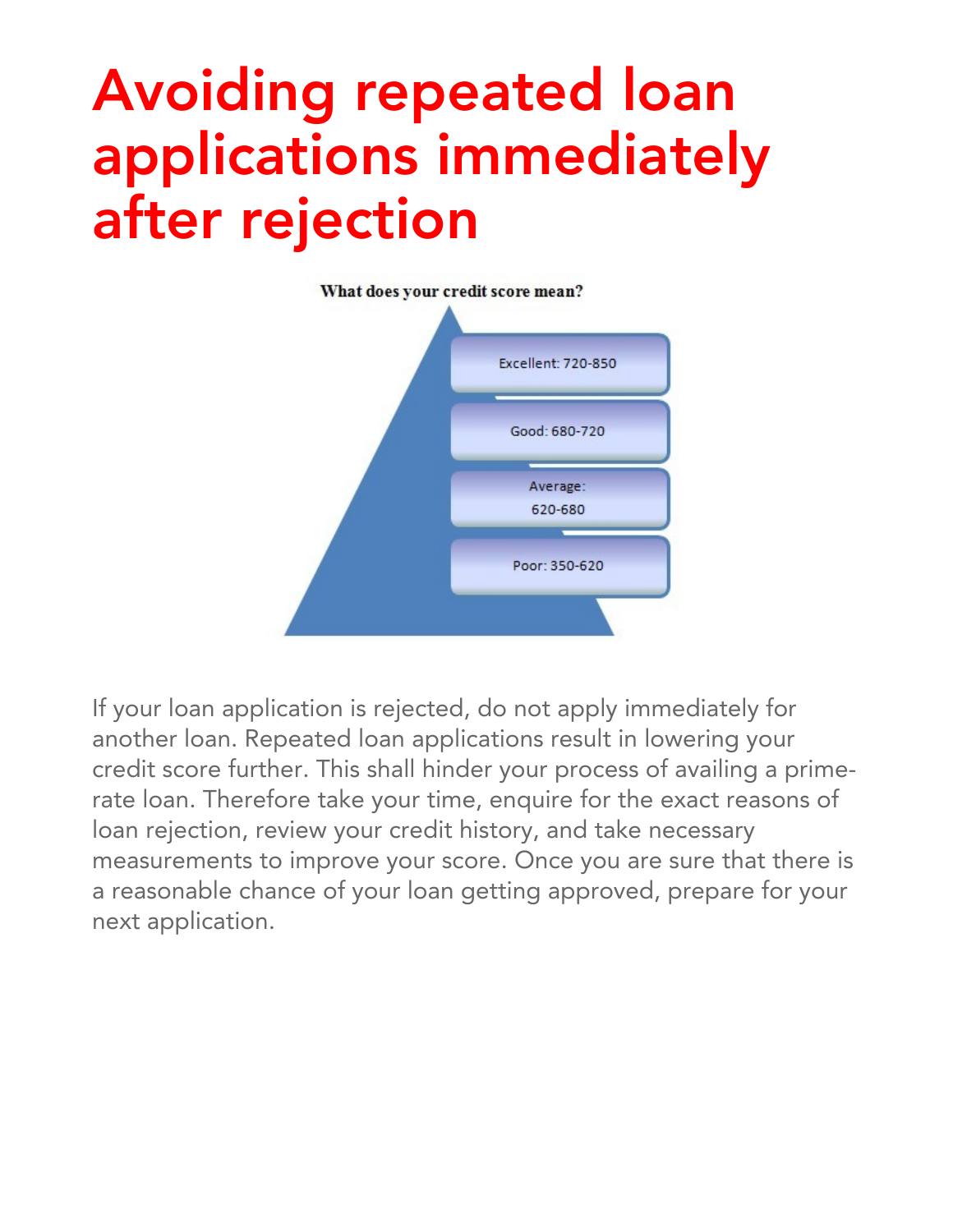## <span id="page-14-0"></span>Are your interest rates negotiable?

Yes, interest rates are usually negotiable with your dealers or lenders. So don't hesitate to ask. If the answer is positive and you are eligible for a discount, you can negotiate for another 0.2% (maximum) off on what they had quoted in the first instance. You can also negotiate on the bank fees.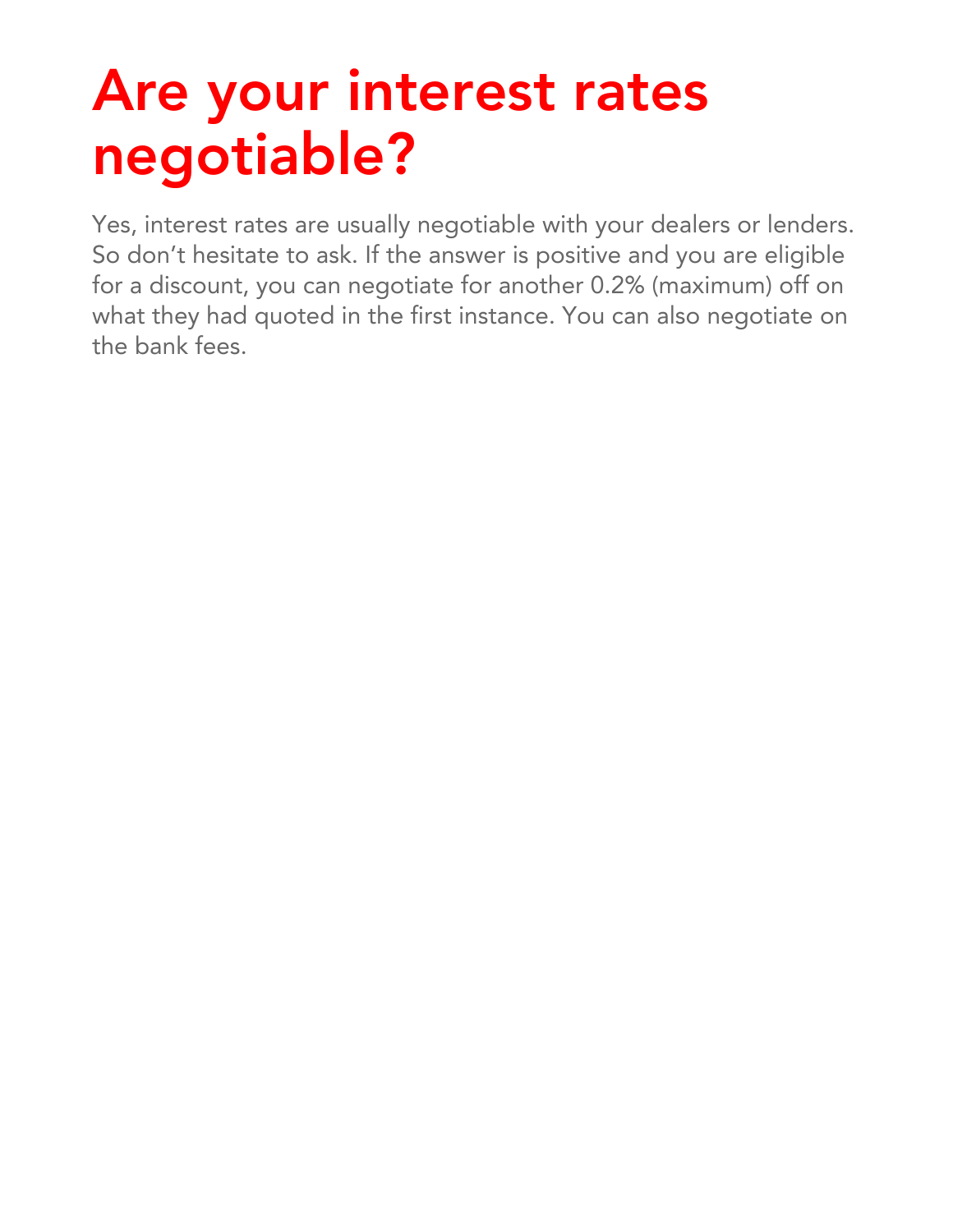### <span id="page-15-0"></span>Shop around a bit and check for various rates plus offers



Just like you shop around for your car, explore different banks for different deals. Do not go by the loan offered by a bank with which the dealer has a tie-up. Do your homework, approach different lenders, and finalise the best available option.

Also, we would recommend buying from a car dealer rather than a private sale. A dealer will usually offer lower rates as lenders hike rates for private sales to account for extra costs involved with encumbrance and supplier checks.